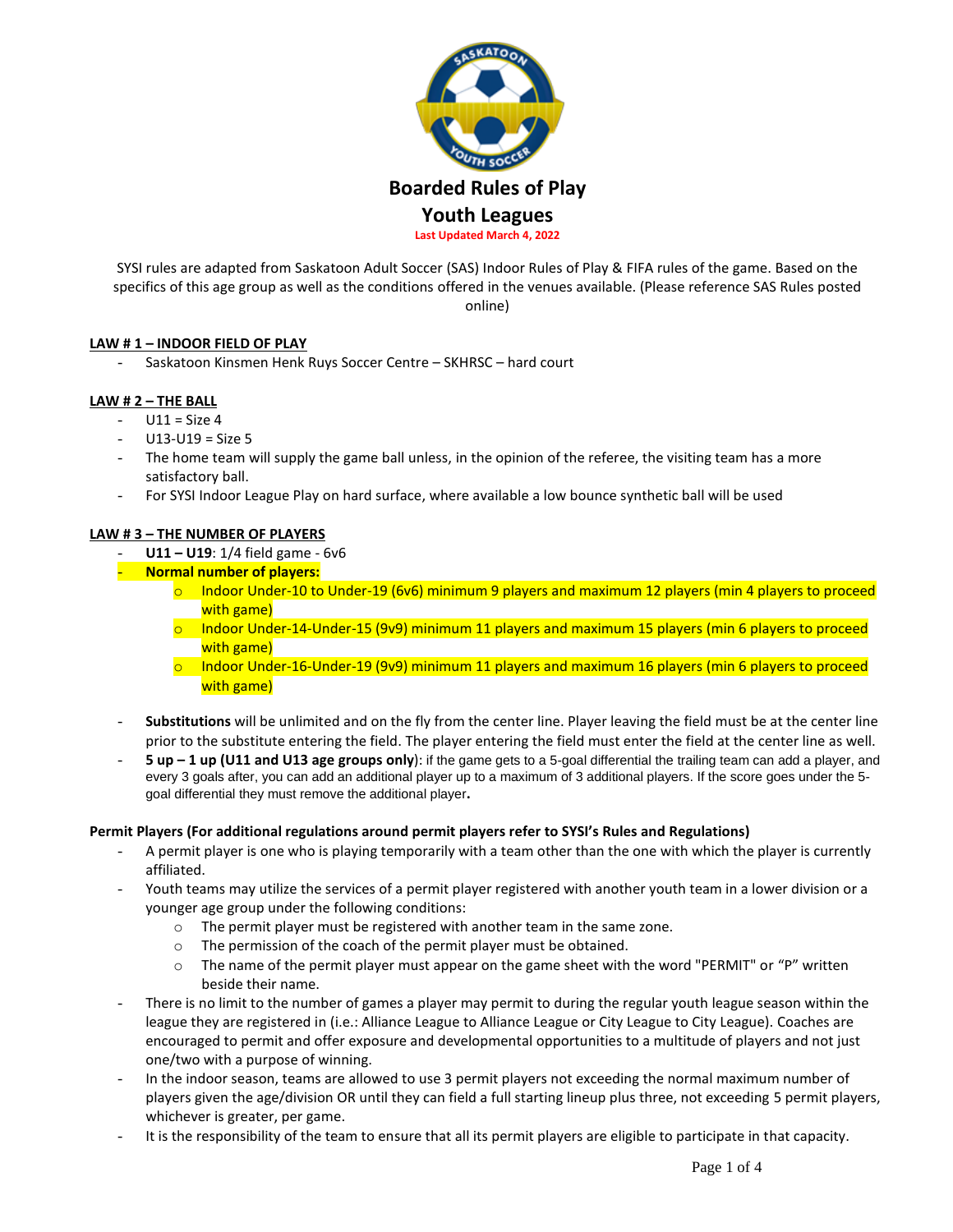- Teams who have been granted approval by SYSI to have additional players on their roster over and above the maximum roster size may not use permit players to fill beyond the maximum number of players initially set by SYSI, see *Number of Players* section. For example, if the roster size maximum is 12 and the team was approved to carry 14 players, than they can only use permit players when their total number of players available to play and those listed on the game sheet does not exceed 12 players.
- For City Playoffs and Championship games, permit players will be allowed to fill the roster up to the normal number of players on the pitch during a game plus one (i.e.: 7 players for 6v6 and 10 players 9v9 during indoor season). The players permitting may not play in any other City Playoff or Championship games.

# **LAW # 4 – THE PLAYERS EQUIPMENT:** As per FIFA Regulations

- A player must not use equipment or wear anything that is dangerous to himself or another player (including any kind of jewelry).
- The basic compulsory equipment of a player comprises the following separate items:
	- $\circ$  A jersey or shirt with sleeves if undergarments are worn, the colour of the sleeve must be the same main colour as the sleeve of the jersey or shirt
	- $\circ$  Shorts if undershorts or tights are worn, they must be of the same main colour as the shorts
	- $\circ$  Socks if tape or similar material is applied externally it must be the same colour as that part of the socks it is applied to
	- $\circ$  Shin guards all Under-11 to Under-19 players are required to wear shin guards. Any player not wearing shin guards will not be allowed to play.
	- o Footwear
- The goalkeeper must wear colors that are distinct from those of the other players (including opposing players and goalkeeper) and the referee.

### **LAW # 5 – THE REFEREES**

- SSA and SDSRAI Registered Referees will be appointed to each match.
- A referee has full authority to enforce the Laws of the Game in connection with a match to which they are assigned.
- The jurisdiction of a referee over the teams in a match to which the referee has been assigned begins at the time the referee arrives at the playing venue.
- Make sure that the rules are followed and that the Fair Play nature of the game is followed.
- If an assigned referee is not present at time of Kick-off the coaches will agree to use a mutually agreeable substitute referee (parent, assistant coach, one coach for each half) and play the scheduled game. Prior to starting or continuing a game with a substitute official, both coaches should sign the game sheet with a note indicating acceptance of the agreed substitute. The substitute referee will be paid for the game at the end of the season if they have clearly stated their name and address on the game sheet. If the volunteer referee chooses not to be paid for the game, then SYSI will refund the Zones at the end of the season.

### **LAW # 6 – ASSISTANT REFEREES**

- Assistant Referees will not be used for SYSI League matches.
- Assistant Referees **may** be used for SYSI Playoff matches dependent on availability.

### **LAW # 7 – DURATION OF THE MATCH**

- 2 x 25-minute halves separated by a 5-minute halftime break.
- Any delay to the start of the match shall be accommodated by reducing the length of the game.
- In regular league play for both indoor and outdoor seasons, no overtime will be played in the event of a tie at the end of regulation time.
- In matches where a winner must be declared (i.e.. Playoffs) two 5-minute overtime periods will be played, if the game is still tied at the end of the second overtime period, the winner will be determined by kicks from the penalty mark.
- Teams must vacate fields to allow for following games to proceed as scheduled. In the event of late kick-offs or other delays, time allocated for play will not be exceeded and the available playing time will be divided into two equal halves.

## **LAW # 8 – START AND RESTART OF THE GAME:**

- As per FIFA Laws of the Game
- **Retreat Line: U11 Division III**: The defensive team's players must retreat to the ½ way line on all Goal Kicks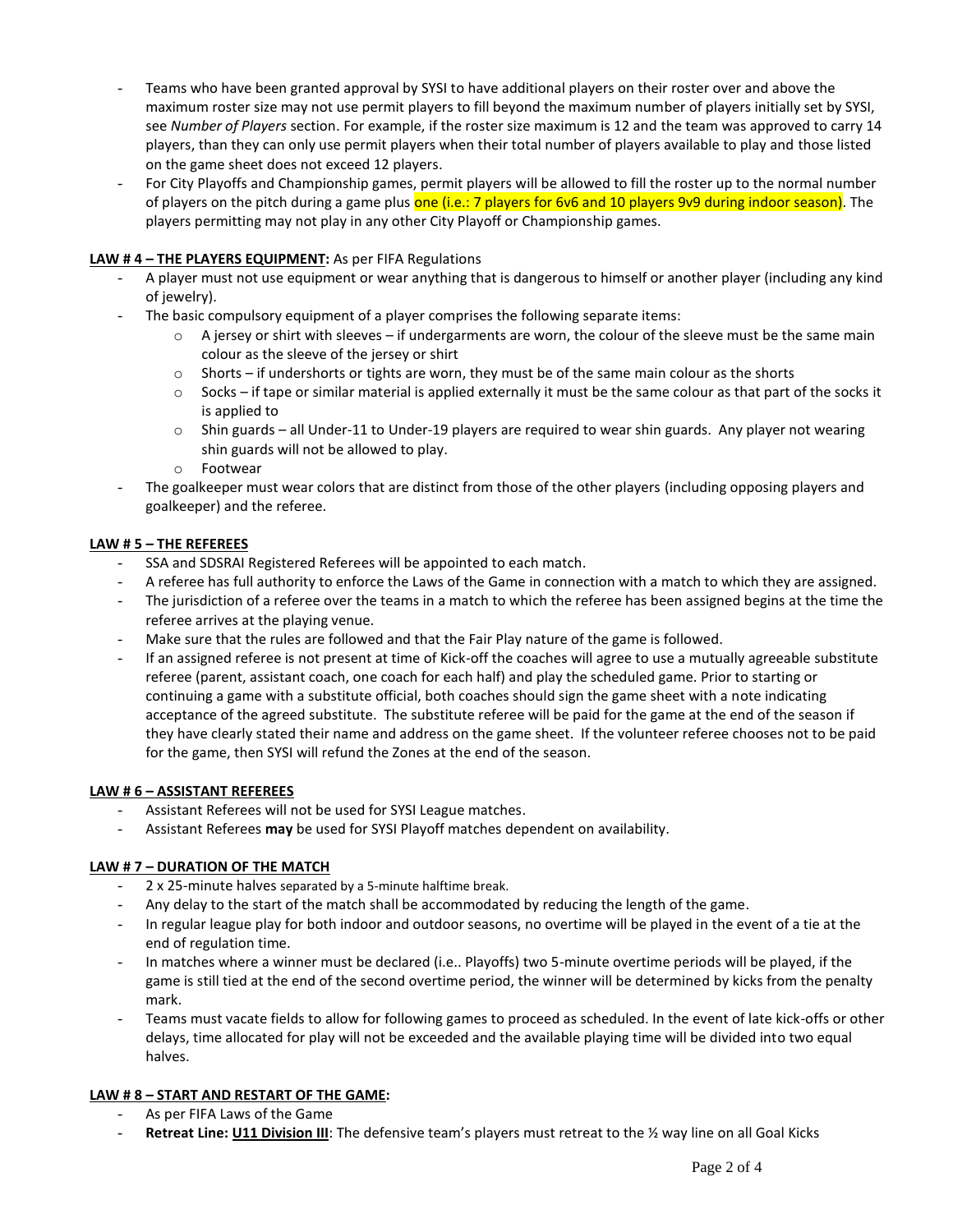# **LAW # 9 – THE BALL IN AND OUT OF PLAY:**

- The ball is considered out of play if the ball goes over the yellow line above the nets, goes over the boards onto the bench, or hits any obstructions that are not the boards or the mesh surrounding.
- If the ball contacts the ceiling or a ceiling attached fixture, the game will be restarted directly below the point of contact by an indirect free kick by the team that was not the last to touch the ball.

### **LAW # 10 – SCORING:**

- As per FIFA Regulations
- U11 City and Alliance leagues will not keep scores nor standings.
- Except for the U11 leagues, points will be awarded as follows:
	- o Win: 3 points
	- o Tie: 1 point
	- o Loss: 0 points
- Except of the U11 league, tie break rules are as follows:
	- o Where two or more teams are tied in points:
		- a) Teams shall be ranked according to points awarded for the game results among the contending teams.
		- b) If (a) fails to break the tie, contending teams shall be ranked according to the fewest goals allowed against the other contending team(s).
		- c) If (a) and (b) fail to break the tie, contending teams shall be ranked according to the fewest goals allowed in all league games, up to the date the selection must be made.
		- d) If (a), (b) and (c) fail to break the tie, contending teams shall be ranked according to a penalty kick competition as per F.I.F.A. Laws of the Game at a time and place decided by the SYSI office.
		- e) No City Championship shall be decided without a playoff where two or more teams have the same number of points at the conclusion of league play. If a playoff procedure has not been previously scheduled by the SYSI office there shall be a playoff game at a time and place decided by the SYSI office between the two most highly ranked teams, as determined by provisions (a) through (d) above if necessary.
	- o In playoff competition if the game is still tied after regular game duration:
		- a) Indoor: Two 5-minute overtime periods will be played, if the game is still tied at the end of the second overtime period, the winner will be determined by kicks from the penalty mark.
		- b) Outdoor: Two 10-minute overtime periods will be played, if the game is still tied at the end of the second overtime period, the winner will be determined by kicks from the penalty mark.
		- c) No time out between overtime periods.
		- d) There will be no Golden Goal.
	- $\circ$  In play-off competition, a team winning a game by penalty kicks will have one (1) goal added to their goal total as it stood prior to the taking of penalty kicks.
	- o Shoot-out (penalty kicks) procedures:
		- a) For 5v5 and 6v6 (¼ field) all players may participate in the shoot-out.
		- b) For 11v11, 9v9, 8v8 and 7v7 (½ or full field) only players that are on the field at the end of the overtime period can participate in the shoot-out as per FIFA rules.

### **LAW #11 OFFSIDE:** There is no offside.

### **LAW # 12 – FOULS AND MISCONDUCT:**

- As per FIFA Laws of the Game and the SDSRA rules.
- **Slide Tackling Rule:** A slide tackle is a tackle that endangers the safety of an opponent and must be sanctioned as reckless behavior. Any player performing a slide tackle will be cautioned and play will be stopped. Play will be restarted with a direct free kick to the opposing team. A slide tackle is defined to play the ball when an opponent is near.

### **LAW #13 – Free Kicks:**

U10-U13 Alliance League are to be a distance of 3 yds

### **LAW #14 – The Penalty Kick:**

- As per FIFA Regulations
- Penalties will be taken from the front of the penalty area at a point directly in line with the center of the goal.